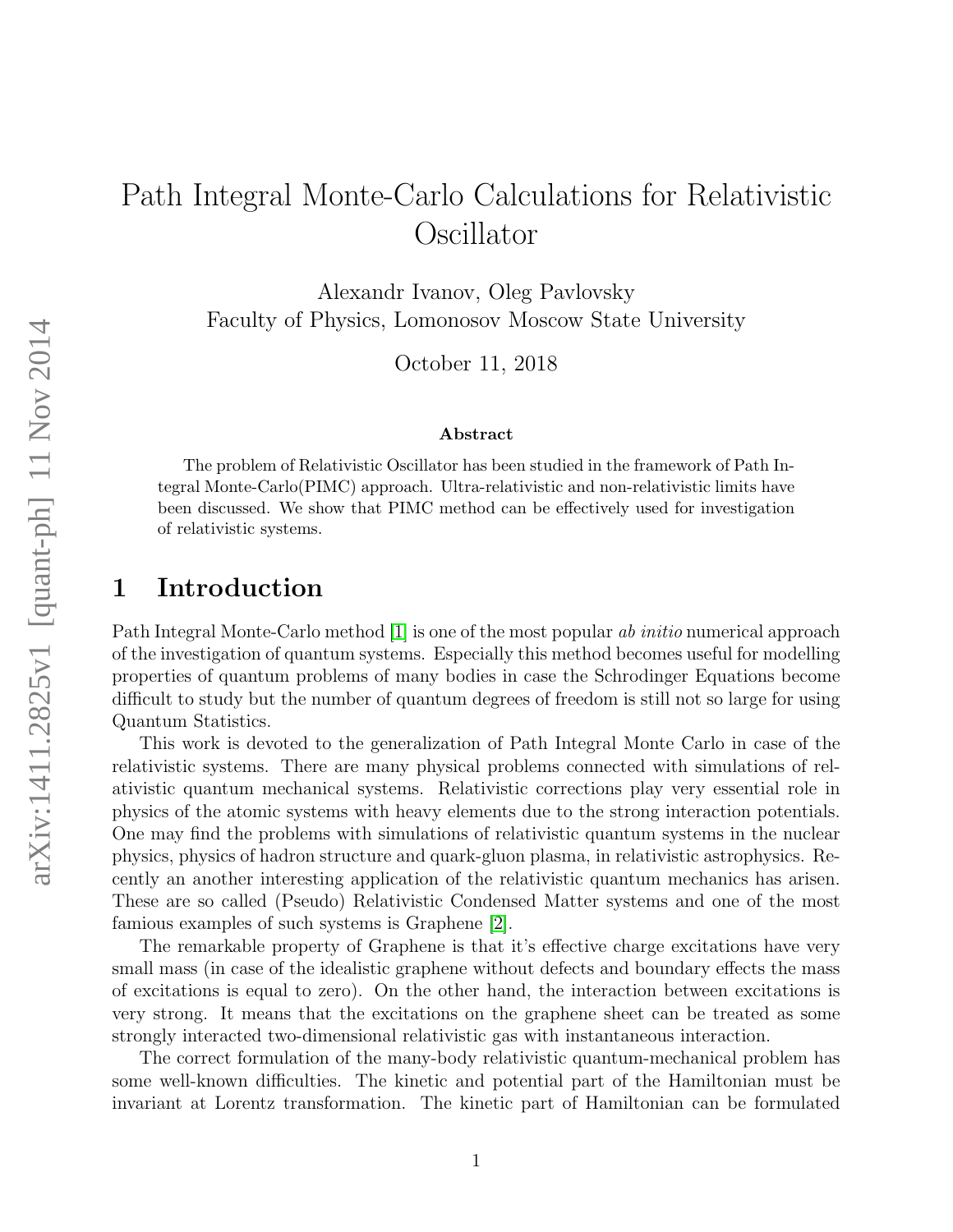in Lorentz-invariant form relatively easy but relativistic formulation of interaction requires the quantum field theory approach in general case. If we want to work in the framework of the quantum mechanics approach we are to use some additional assumptions. In this work we study just kinetic part of Hamiltonian. The interaction part can not be studied in general case. For the first approximation let us consider the relativistic quantum systems with instantaneous interaction between particles. This approximation works very well in case of Relativistic Quantum Chemistry and for investigation of the properties (Pseudo) Relativistic Condensed Matter systems like graphene where the correction from relativistic nature of the interaction is fortunately very small in comparison with the correction that comes from relativistic nature of the particles. The nuclear and high-energy systems require some special considerations and these tasks will be the key point of our future works.

Relativistic generalization of the Path Integral approach for quantum mechanical systems has a long history [\[3\]](#page-11-2), [\[4\]](#page-11-3). Today this approach is becoming more and more popular and find its application in high-energy physics [\[5\]](#page-11-4), [\[6\]](#page-11-5). Now we briefly discuss the main statements of Path Integral formalism for relativistic quantum-mechanical system.

### 2 Oscillator

Simple harmonic oscillator has a hamiltonian function

$$
H = m + \frac{p^2}{2m} + \frac{1}{2}m\omega^2 q^2,
$$
\n(1)

where  $V(q) = \frac{1}{2}m\omega^2 q^2$  - potential energy,  $T(p) = \frac{p^2}{2m}$  $\frac{p^2}{2m}$  - kinetic energy and  $m$  - rest mass. The expression  $\frac{p^2}{2m}$  $\frac{p}{2m}$  is kinetic energy in non-relativistic case. Generalization of kinetic energy is  $T(p) = \sqrt{p^2 + m^2}$ . So the generalization of simple harmonic oscillator is the following

<span id="page-1-0"></span>
$$
H = \sqrt{p^2 + m^2} + \frac{1}{2}m\omega^2 q^2.
$$
 (2)

In this work we want to calculate the system with hamiltonian function [\(2\)](#page-1-0) by Path Integral Monte-Carlo(PIMC) Metropolis algorithm, but at first, this method should be generalized for relativistic case. To compare the results we have used two limits of this hamiltonian function, in which we have analytical expressions for observables:

<span id="page-1-1"></span>
$$
m^2 \gg p^2
$$
 (Non-relativistic limit) (3)

<span id="page-1-2"></span>
$$
m^2 \ll p^2
$$
 (Ultra-relativistic limit) (4)

There are only two dimensional parameters m and  $\omega$ , as we will see later, conditions [\(3\)](#page-1-1) and [\(4\)](#page-1-2) can be overwrite in terms of m and  $\omega$ .

### 2.1 Non-relativistic limit

In this section the limit  $m^2 \gg p^2$  is considered. We should understand it in terms of average values, it means that  $m^2 \gg \langle p^2 \rangle$ . Non-relativistic limit of the kinetic energy from [\(2\)](#page-1-0) is the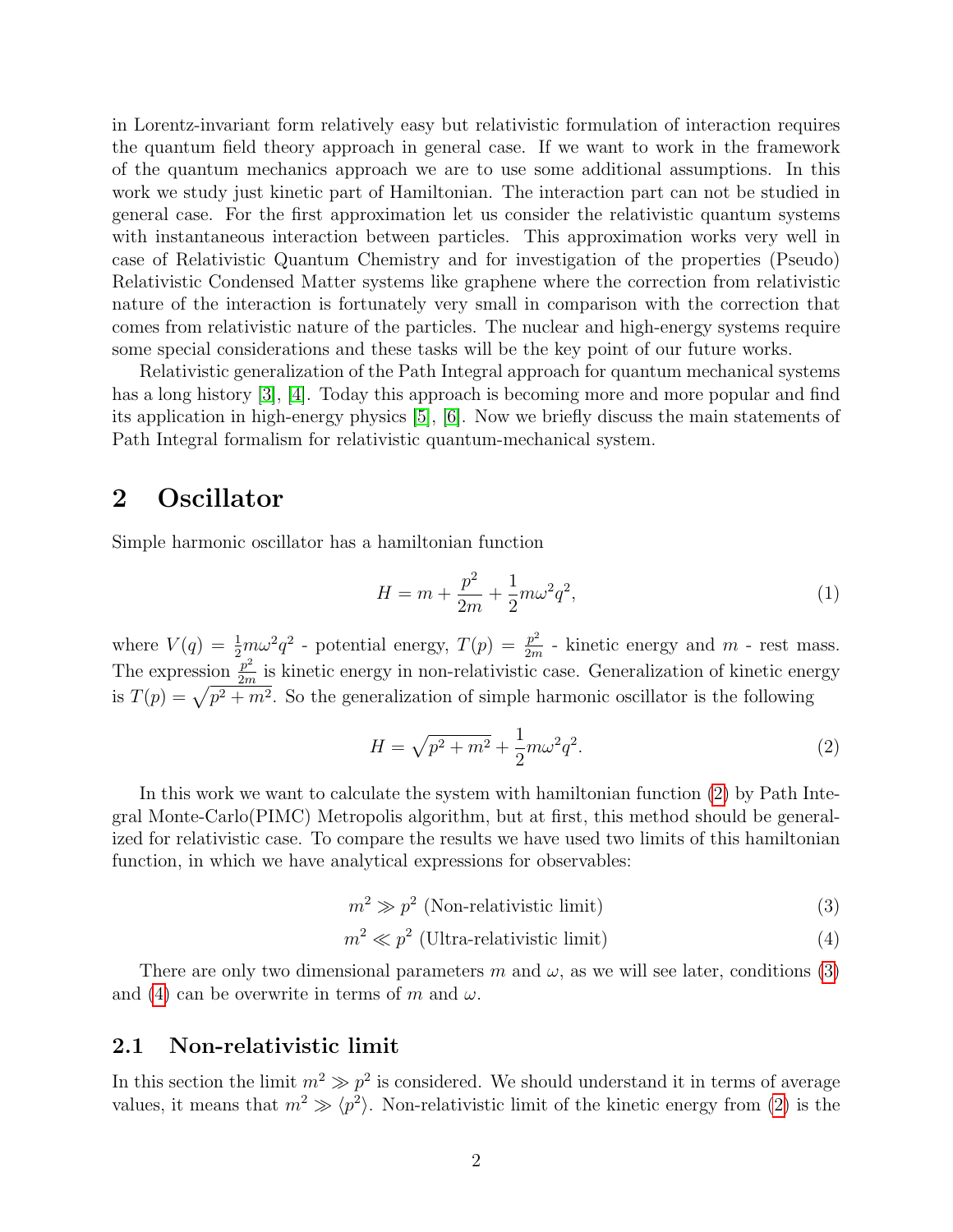following

$$
T(p) = \sqrt{p^2 + m^2} = m(1 + \frac{p^2}{2m^2} + O\left(\left(\frac{p}{m}\right)^4\right)) \approx m + \frac{p^2}{2m}
$$

and we obtain simple harmonic oscillator.

<span id="page-2-0"></span>
$$
H = m + \frac{p^2}{2m} + \frac{1}{2}m\omega^2 q^2.
$$
\n(5)

The energy and probability density of ground state is well known for this hamiltonian function ω

<span id="page-2-1"></span>
$$
E_0 = m + \frac{\omega}{2},\tag{6}
$$

<span id="page-2-2"></span>
$$
\rho(q) = |\psi(q)|^2 = \left(\frac{m\omega}{\pi}\right)^{\frac{1}{2}} \exp\left(-m\omega q^2\right),\tag{7}
$$

where  $\psi(q)$  is a wave function of this ground state. The virial theorem gives us relation between kinetic and potential energy

$$
\left\langle \frac{p^2}{2m} \right\rangle = \left\langle \frac{1}{2}m\omega^2 q^2 \right\rangle
$$
 or  $\langle T(p) - m \rangle = \langle V(q) \rangle$ .

Using [\(5\)](#page-2-0) we obtain

<span id="page-2-4"></span>
$$
\langle T(p) - m \rangle = \frac{1}{2}(E_0 - m) = \langle V(q) \rangle = \frac{\omega}{4}.
$$
 (8)

Correlation function  $\langle q(t)q(t + s) \rangle$  for this system is the following

<span id="page-2-3"></span>
$$
\langle q(t)q(t+s)\rangle = \frac{1}{2m\omega}e^{-w|s|}.\tag{9}
$$

We have a list of observables  $(6)$ ,  $(7)$ ,  $(9)$  to compare results with numerical calculations by PIMC.

We can formulate condition [\(3\)](#page-1-1) in terms of m and  $\omega$ , that is necessary to distinguish different limits. Using [\(3\)](#page-1-1), [\(8\)](#page-2-4) we can obtain  $\langle p^2 \rangle \sim m\omega$  and  $m \gg \omega$ . It means that we consider heavy particles and soft potential in this case.

#### 2.2 Ultra-relativistic limit

Our next step is a consideration of hamiltonian function [\(2\)](#page-1-0) in the limit [\(4\)](#page-1-2). The kinetic energy in this case is the following

$$
T(p) = \sqrt{p^2 + m^2} = |p| \left( 1 + \frac{m^2}{2p^2} + O\left(\left(\frac{m}{p}\right)^4\right) \right) \approx |p|.
$$

That's enough to take only zero order to describe the behavior of the system. We have

$$
H = |p| + \frac{1}{2}m\omega^2 q^2.
$$
 (10)

We can solve Shroedinger equation for this hamiltonian function in momentum representation and find energy of ground state and corresponding density of probability

$$
E_0 = \lambda_0 (m\omega^2)^{1/3},\tag{11}
$$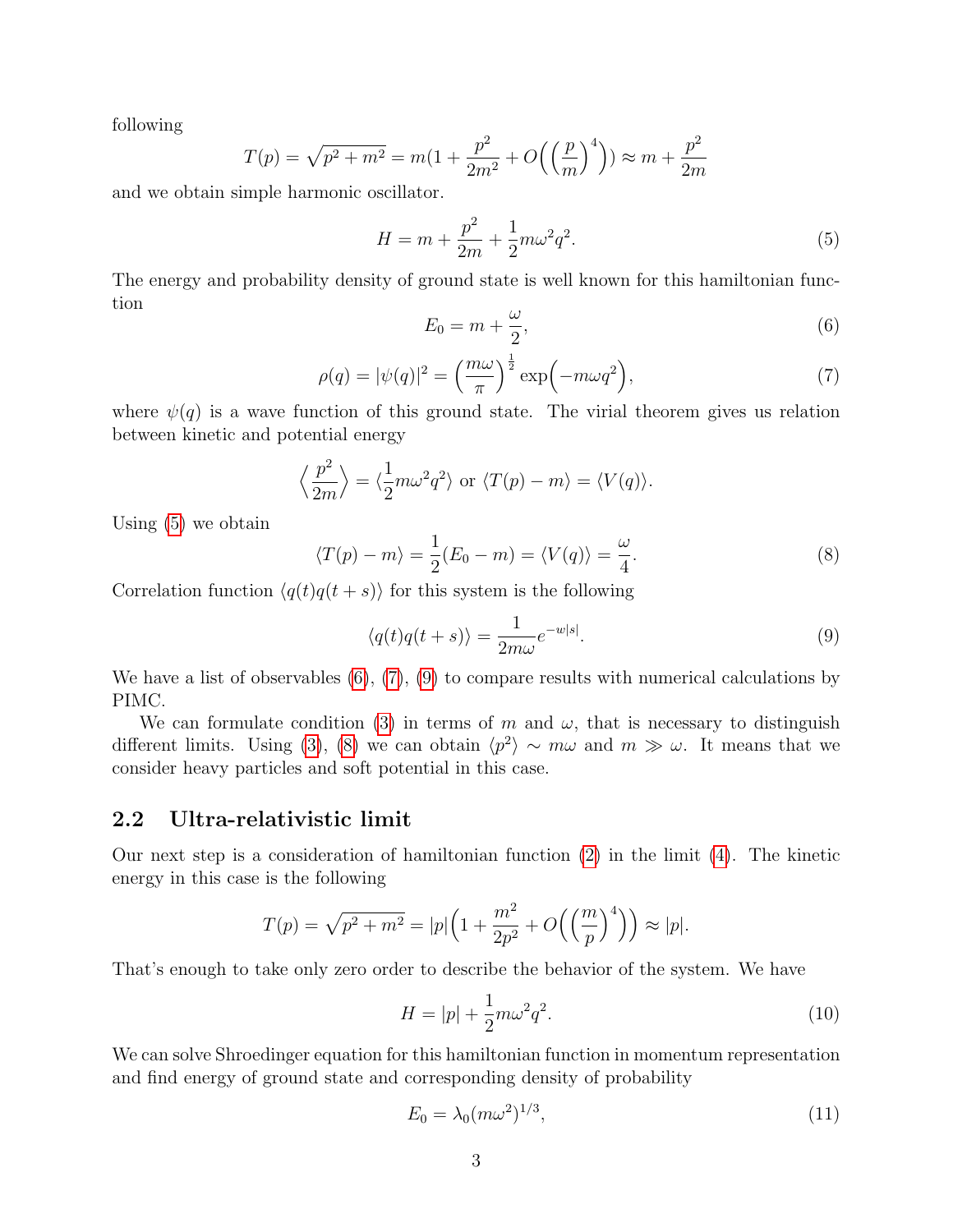where  $\lambda_0 = 0.808617...$ ,

<span id="page-3-2"></span>
$$
\rho(q) = \frac{\int \int \frac{dpdk}{(2\pi)^2} \text{Ai}\left((\frac{2}{m\omega^2})^{1/3}(|p| - \lambda_0)\right) \text{Ai}\left((\frac{2}{m\omega^2})^{1/3}(|k| - \lambda_0)\right) e^{-i(p-k)q}}{\int \frac{dp}{2\pi} \text{Ai}^2\left((\frac{2}{m\omega^2})^{1/3}(|p| - \lambda_0)\right)},\tag{12}
$$

where  $Ai(x)$  is the Airy function. The virial theorem for this hamiltonian function gives us the relation between kinetic and potential energy

$$
\langle T(p) \rangle = 2 \langle V(q) \rangle,
$$

so we can obtain results for kinetic and potential energy

<span id="page-3-0"></span>
$$
\langle T(p) \rangle = \frac{2\lambda_0}{3} (m\omega^2)^{1/3},\tag{13}
$$

<span id="page-3-1"></span>
$$
\langle V(q) \rangle = \frac{\lambda_0}{3} (m\omega^2)^{1/3},\tag{14}
$$

$$
\langle q^2 \rangle = \frac{2\lambda_0}{3(m\omega^2)^{2/3}}.\tag{15}
$$

Using the virial theorem, we have  $\langle |p| \rangle \sim (m\omega^2)^{1/3}$ . Let's suggest  $\langle |p| \rangle^2 \sim \langle p^2 \rangle$ , than we can obtain ratio

$$
\frac{m^2}{\langle p^2 \rangle} \sim \left(\frac{m}{\omega}\right)^{4/3} \ll 1.
$$

For ultra-relativistic case we have the opposite expression for mass and frequency

$$
\omega \gg m.
$$

We have obtained one more list of observables for comparison with PIMC calculations.

### 3 Density matrix for Monte-Carlo calculations

In this section we consider quantum mechanics system at finite temperature. One can find the full consideration of this question in [\[1\]](#page-11-0). Average value of some operator  $A$ 

$$
\langle A \rangle = \frac{\text{tr}(Ae^{-\beta H})}{\text{tr}(e^{-\beta H})},
$$

where operator  $e^{-\beta H}$  is the density matrix and  $\beta = 1/\theta$  is inverse temperature of the system to be considered. For PIMC method we should consider zero temperature limit. Matrix element of density matrix in coordinate representation is

$$
\rho(q, q'; \beta) = \langle q|e^{-\beta H}|q'\rangle.
$$

Finally, we have for operator A

$$
\langle A \rangle = \frac{\int dq dq' \rho(q, q'; \beta) \langle q | A | q' \rangle}{\int dq \rho(q, q; \beta)}.
$$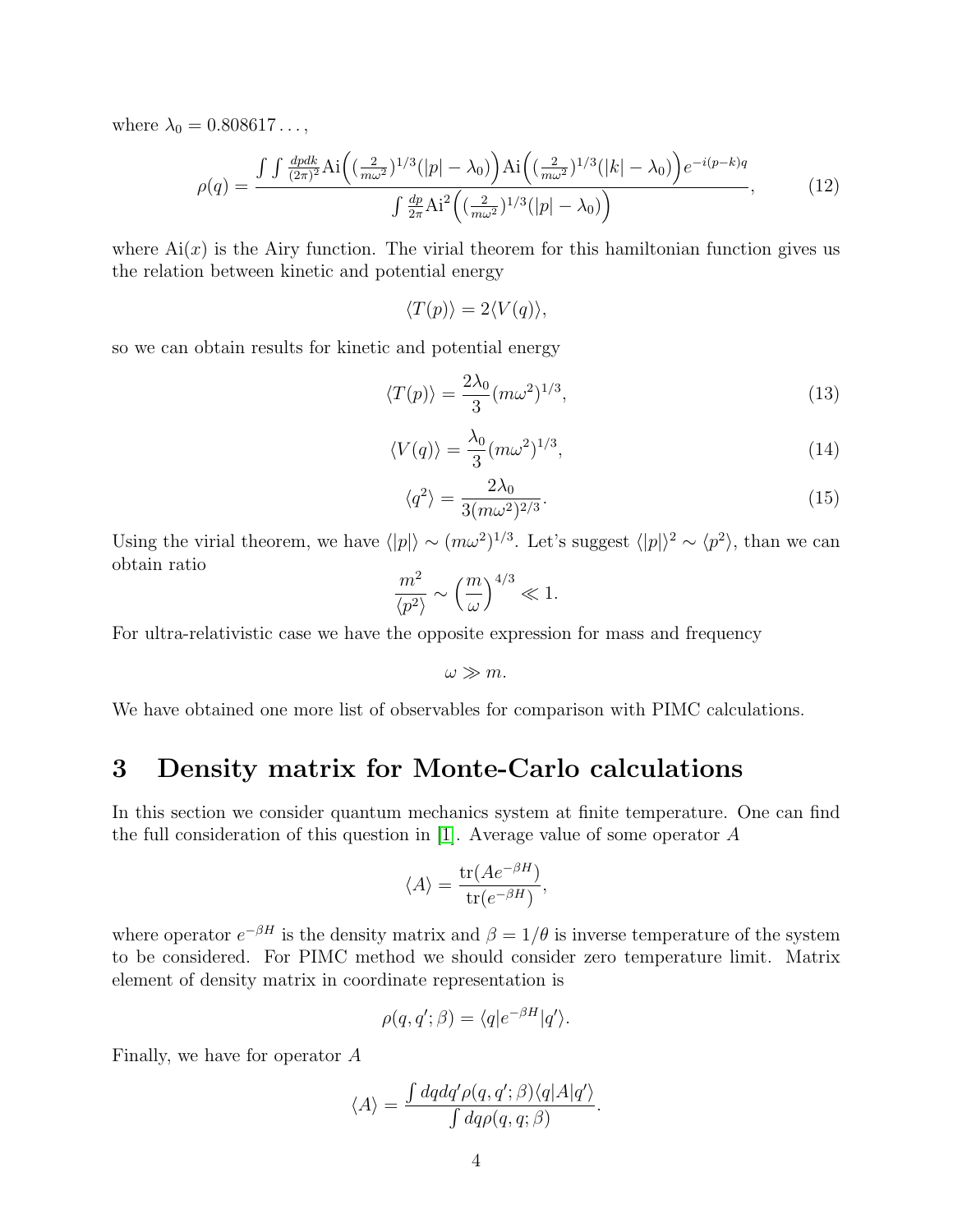For density matrix operator we can write expression

$$
e^{-(\beta_1 + \beta_2)H} = e^{-\beta_1 H} e^{-\beta_2 H}
$$

and the same in coordinate representation

$$
\rho(q_1, q_3; \beta_1 + \beta_2) = \int dq_2 \rho(q_1, q_2; \beta_1) \rho(q_2, q_3; \beta_2).
$$

Applied this property  $N_t$  times

$$
e^{-\beta H} = (e^{-\tau H})^{N_t},
$$

where  $\tau = \beta/N_t$ . And in coordinate representation

$$
\rho(q_0, q_N; \beta) = \int \dots \int dq_1 dq_2 \dots dq_{N-1} \rho(q_0, q_1; \tau) \rho(q_1, q_2; \tau) \dots \rho(q_{N-1}, q_N; \tau).
$$

Operator of kinetic energy is diagonal in momentum representation and operator of potential energy is diagonal in coordinate representation. We can separate kinetic and potential energy if  $\tau$  is small, so

$$
e^{-\tau(T+V)+\frac{\tau^2}{2}[T,V]} = e^{-\tau T}e^{-\tau V}.
$$

And if  $\tau \to 0$ 

$$
e^{-\tau(T+V)} \approx e^{-\tau T} e^{-\tau V}.
$$

$$
\rho(q_0, q_2; \tau) \approx \int dq_1 \langle q_0 | e^{-\tau T} | q_1 \rangle \langle q_1 | e^{-\tau V} | q_2 \rangle.
$$

Potential energy is diagonal in position representation, so

$$
\langle q_1|e^{-\tau V}|q_2\rangle = e^{-\tau V(q_1)}\delta(q_2-q_1).
$$

Using the expression  $\int |p\rangle \frac{dp}{2\pi}$  $\frac{dp}{2\pi}\langle p|=1$  we obtain

$$
\langle q_0|e^{-\tau T}|q_1\rangle = \int dp dp' \delta(p-p') \langle q_0|p\rangle \langle p'|q_1\rangle e^{-T(p)\tau}.
$$

Taking into account  $\langle q|p\rangle = e^{-iqp}$ , we obtain

$$
\langle q_0|e^{-\tau T}|q_1\rangle = \int \frac{dp}{2\pi} e^{-T(p)\tau - ip(q_0 - q_1)}.
$$

So to build path integral we must take this integral over momentum. Let's consider this integral in general case or, in other words, with general relativistic kinetic energy. We can calculate integral over momentum with this  $T(p)$ 

$$
\langle q_0|e^{-\tau T}|q_1\rangle = \frac{m\tau}{\pi\sqrt{\tau^2 + (q_1 - q_0)^2}} K_1(m\sqrt{\tau^2 + (q_1 - q_0)^2}) =
$$
  
= 
$$
\frac{m}{\pi\sqrt{1 + \left(\frac{q_1 - q_0}{\tau}\right)^2}} K_1(m\tau\sqrt{1 + \left(\frac{q_1 - q_0}{\tau}\right)^2}).
$$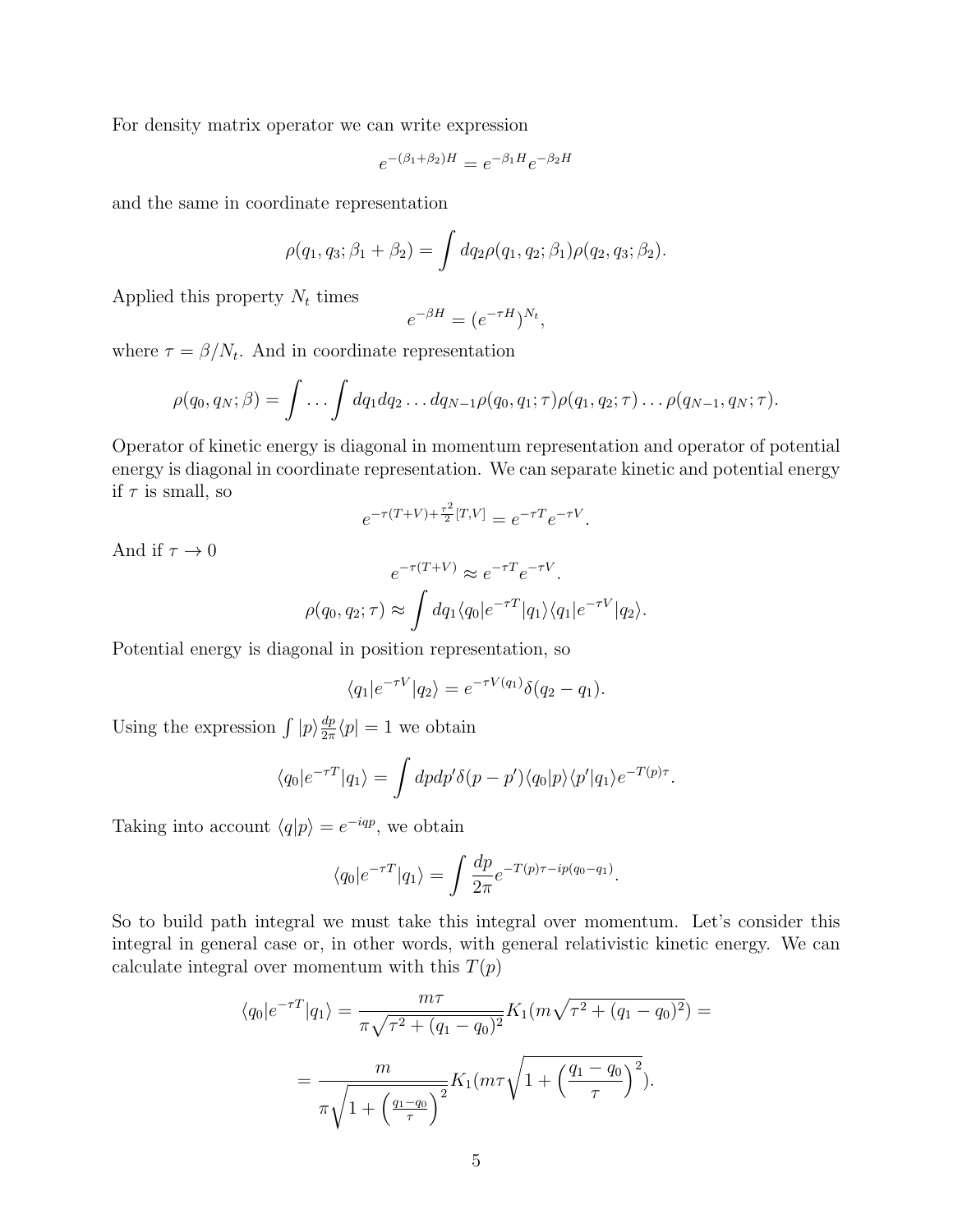where  $K_1(*)$  is modified Bessel function of the first order. The general expression for matrix element is the following

<span id="page-5-0"></span>
$$
\rho(q'', q'; \tau) = \langle q''|e^{-\tau(T(p) + V(q))}|q'\rangle = \frac{m}{\pi\sqrt{1 + \left(\frac{q'' - q'}{\tau}\right)^2}} K_1 \left[m\tau\sqrt{1 + \left(\frac{q'' - q'}{\tau}\right)^2}\right] e^{-\tau V(q')}.
$$
\n(16)

### 4 Path Integral Monte-Carlo Metropolis Algorithm

For Path Integral Monte-Carlo Metropolis algorithm we should know a part of the density matrix which corresponds to fixed point  $q_i$ . Discussion about this method and all proofs one can find in [\[7\]](#page-11-6). Using [\(16\)](#page-5-0) we can write

$$
\pi(q_i) = \frac{m^2 K_1 \left[ m \tau \sqrt{1 + \left(\frac{q_i - q_{i-1}}{\tau}\right)^2} \right] K_1 \left[ m \tau \sqrt{1 + \left(\frac{q_{i+1} - q_i}{\tau}\right)^2} \right]}{\pi^2 \sqrt{1 + \left(\frac{q_i - q_{i-1}}{\tau}\right)^2} \sqrt{1 + \left(\frac{q_{i+1} - q_i}{\tau}\right)^2}} e^{-\tau V(q_i)}.
$$

So to calculate path integral we construct Markov chain which has equilibrium state for fixed  $q_i$  proportional to  $\pi(q_i)$ . Transition probability for this Markov chain satisfies equation

$$
\int dq_i \pi(q_i) P(q_i \to q'_i) = \pi(q'_i).
$$

We want to obtain  $\pi(q)$  as limit of Markov chain, so we require the detailed balance

$$
\pi(q_i)P(q_i \to q'_i) = \pi(q'_i)P(q'_i \to q_i).
$$

In Metropolis algorithm we can split transition probability

$$
P(q_i \to q'_i) = T(q_i \to q'_i)A(q_i \to q'_i),
$$

where  $T(q_i \rightarrow q'_i)$  is sampling distribution and  $A(q_i \rightarrow q'_i)$  is acceptance probability

$$
A(q_i \to q'_i) = \min\left[1, \frac{T(q'_i \to q_i)\pi(q'_i)}{T(q_i \to q'_i)\pi(q_i)}\right].
$$

If we know density matrix in position representation, we can calculate expressions for average of any observables. Using [\(16\)](#page-5-0) we can obtain the average of kinetic energy in general relativistic case (see [\[8\]](#page-11-7)),

$$
\langle T(p) \rangle = \left\langle \frac{m\tau}{\sqrt{\tau^2 + (\Delta q)^2}} \frac{K_0(m\sqrt{\tau^2 + (\Delta q)^2})}{K_1(m\sqrt{\tau^2 + (\Delta q)^2})} + \frac{\tau^2 - (\Delta q)^2}{\tau(\tau^2 + (\Delta q)^2)} \right\rangle. \tag{17}
$$

Average of potential energy

$$
\langle V(q) \rangle = \left\langle \frac{1}{2} m \omega^2 q_i^2 \right\rangle. \tag{18}
$$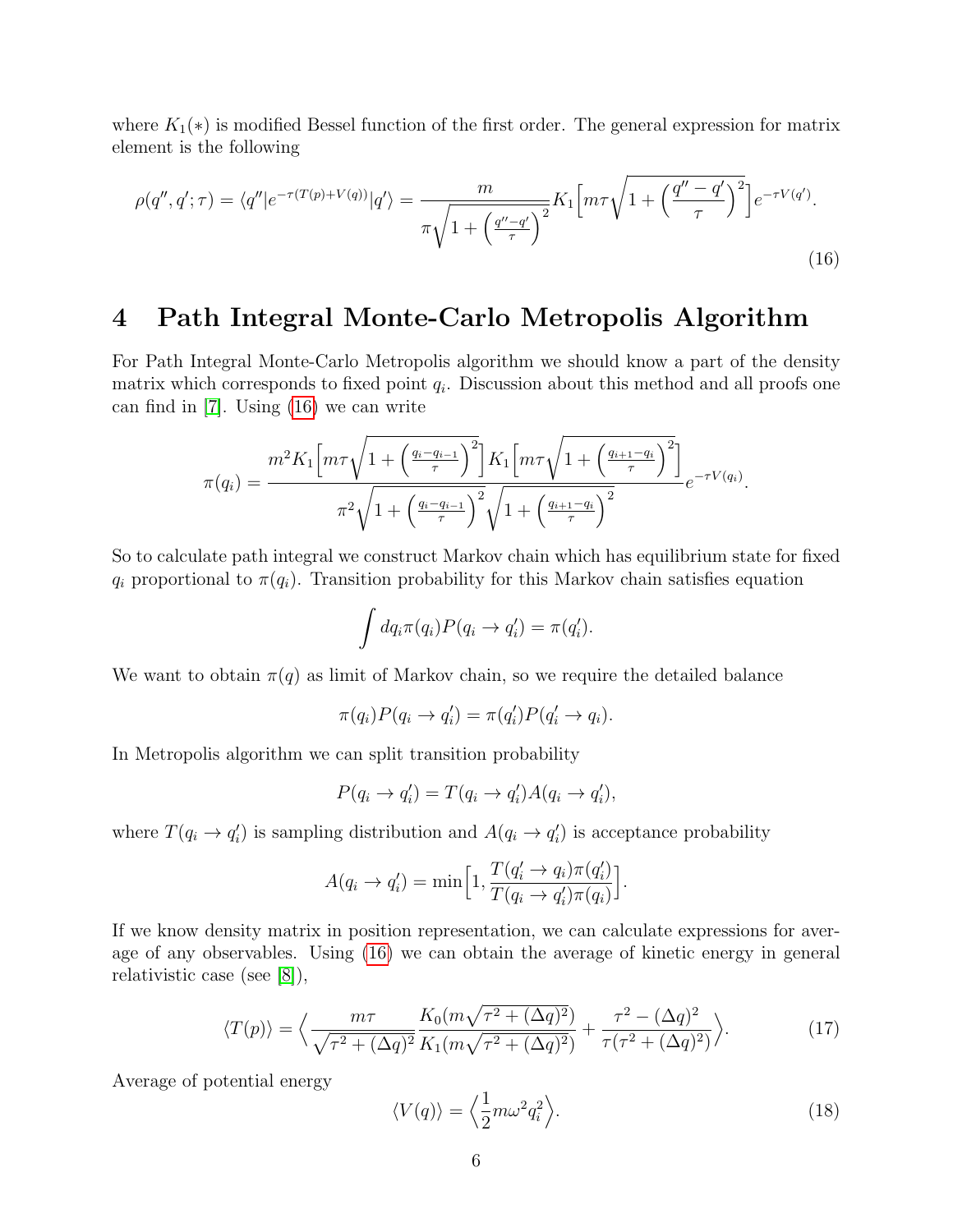Full energy of ground state

$$
\langle E(p,q) \rangle = \langle T(p) + V(q) \rangle.
$$

Probability density

$$
\rho(q) = |\psi(q)|^2 = \frac{1}{N\Delta q} \sum_{\text{all paths}} \theta(\Delta q - |q - q_i|),\tag{19}
$$

where  $N$  - all simulation points. Correlation function

$$
\langle q(t)q(t+n\tau)\rangle = \langle q_i q_{i+n}\rangle. \tag{20}
$$

We have expressions for generating Markov chain and for calculating observables. Now we can compare results obtained by Monte-Carlo simulations and theretical predictions.

#### 4.1 Non-relativistic limit

In this part we compare resuts obtained by PIMC program for  $m \gg \omega$  case with theoretical predictions for harmonic oscillator. It is important to find proper values for the program because the quality of the results depends on them. Taking into account features of PIMC Metropolis algotithm it is necessary to reach the limit of Markov chain and desired level of errors to compare results with analytical expressions. Designations to be used in this paper are the following:  $N_p$  - count of paths to be generated,  $N_s$  - count of sweeps for paths generation,  $N_t$  - count of time slices,  $\tau$  - time step,  $N$  - count of attempts to change any  $q_i$ . Following data obtained at this parameters of program  $N_p = 1000, N_s = 5000, N_t = 100, \tau =$  $0.1, N = 10.$ 



Figure 1: Correlation function for  $m = 100, \omega = 1$ .

For correlation function we have good agreement with theoretical expression [\(9\)](#page-2-3) (see Fig. 1). Fit with function is the following

$$
\langle q(t)q(t+s)\rangle = a\exp(-b|s|)
$$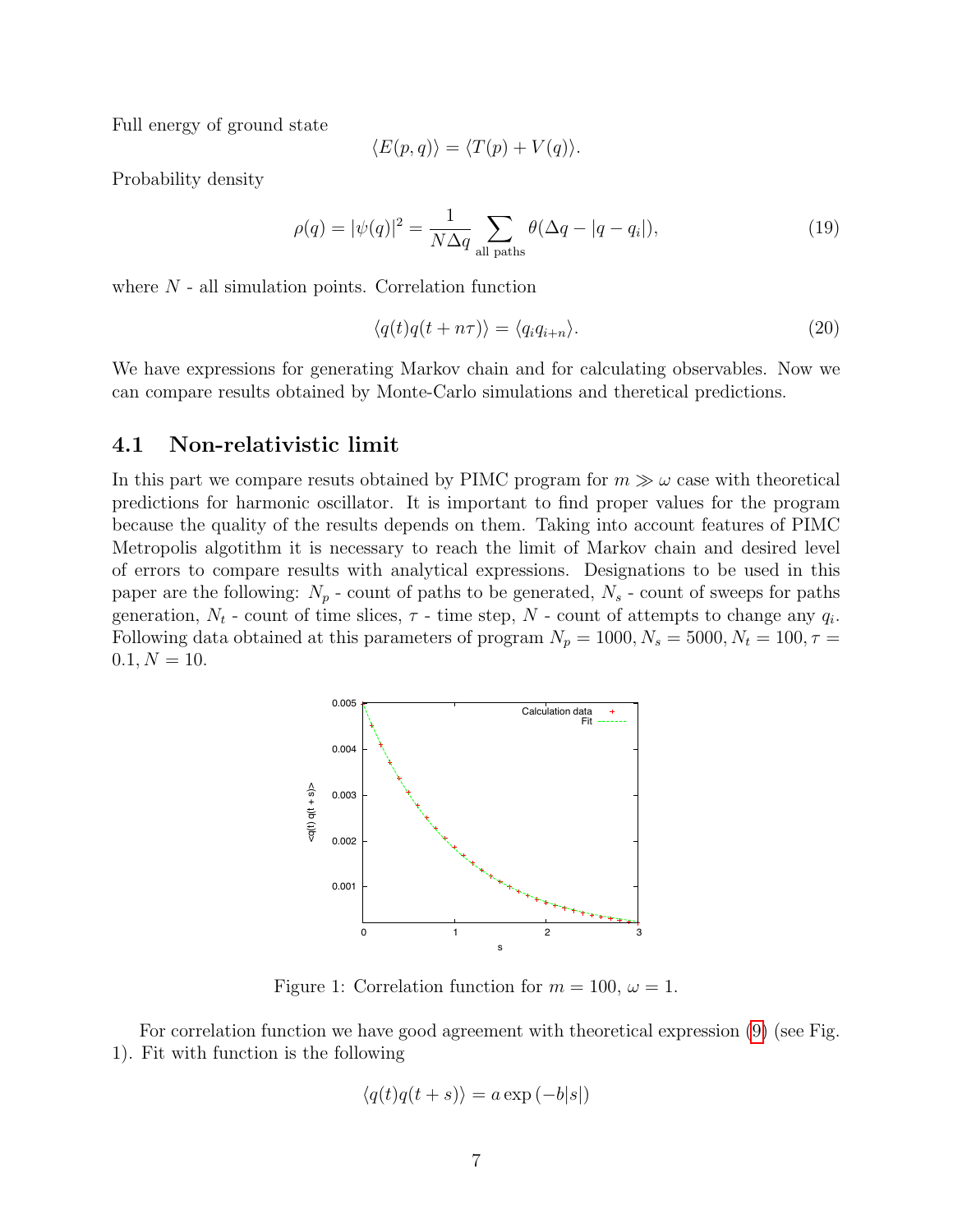

Figure 2: Dependence of  $\langle q^2(t) \rangle$  on mass for  $\omega = 1$ .

where obtained values are  $a = 1.006 \pm 0.004$  and  $b = (503.0 \pm 1.4) \times 10^{-5}$ . We know these values for harmonic oscillator  $a = m\omega = 1$  and  $b = 1/(2m\omega) = 500 \times 10^{-5}$ .

Let's consider the comparison of results for  $\langle q^2(t) \rangle$  (see Fig. 2). Fit with function is the following

$$
\langle q^2(t)\rangle = \frac{a}{m}
$$

where for a we obtained  $a = 0.5040 \pm 0.0022$ , and for harmonic oscillator  $a = 1/(2\omega) = 0.5$ .

Let's consider results of PIMC program for energy, we have analytical expressions [\(8\)](#page-2-4) (see Fig. 3).



Figure 3: Dependence of Energy on mass for  $\omega = 1$ .

Fit with constant for this data

$$
\langle T(p) \rangle = a
$$

$$
\langle V(q) \rangle = b
$$

gives us  $a = 0.251 \pm 0.003$ ,  $b = 0.2476 \pm 0.0003$ , where theoretical predictions are  $a = b =$  $\omega/4 = 0.25$ .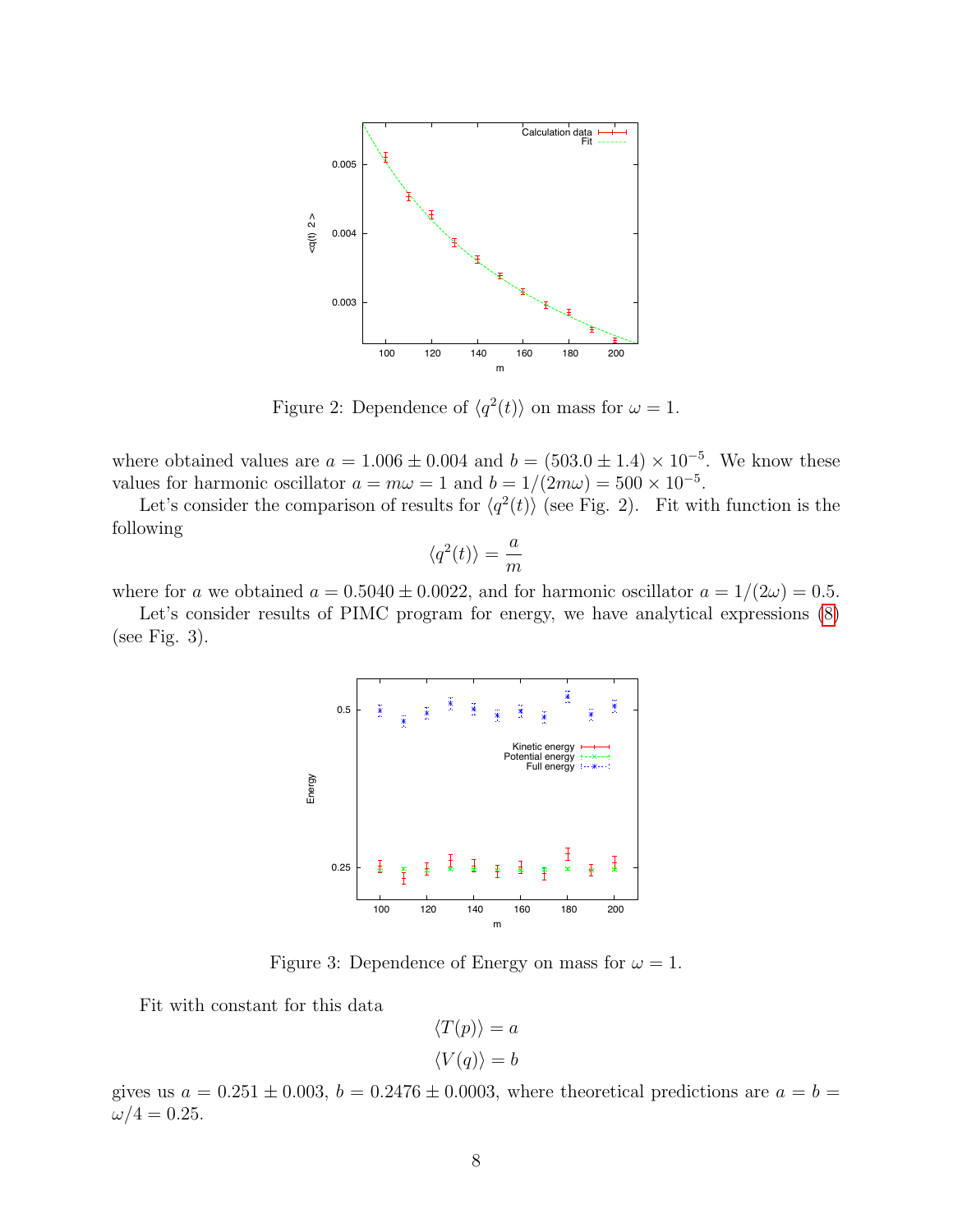We can compare density of probability with [\(7\)](#page-2-2) (see Fig. 4).



Figure 4: Dependence of Density of Probability  $|\psi(q)|^2$  on q for  $m = 100$ ,  $\omega = 1$ .

Fit with Gaussian function

$$
\rho(q) = a \exp(-bq^2)
$$

gives  $a = 100.1 \pm 0.7$  and  $b = 99.5 \pm 0.8$ . We know that in non-relativistic limit  $a = b =$  $m\omega = 100.$ 

As we can see, we have an agreement with simple harmonic oscillator in the limit of  $m \gg \omega$  or non-relativistic limit. Somewhere we have agreement with two or more standard deviations, it means that we should increase ratio of m and  $\omega$ , but computer time of calculations for this case is longer.

#### 4.2 Ultra-relativistic limit

In this section we compare results of PIMC Metropolis with  $p^2 \gg m^2$  or  $\omega \gg m$  limit. Parameters of program to be used for calculations are the following  $N_p = 100, N_s = 5000, N_t =$  $1000, \tau = 0.01, N = 10.$ 

For correlation function we have (see Fig. 5).

Fit with exponential function

$$
\langle q(t)q(t+s)\rangle = a \exp(-b|s|)
$$

gives us  $a = (536.5 \pm 1.8) \times 10^{-5}$  and  $b = 10.60 \pm 0.05$ . Although we did not find analytical expression for correlation function, there are a lot of arguments that should be the following

$$
\langle q(t)q(t+s)\rangle = q^2(0)e^{-(\lambda_1-\lambda_0)(m\omega^2)^{1/3}}
$$

where  $\lambda_1(m\omega^2)^{1/3}$  is the next energy level of the ultra-relativistic oscillator, and  $\lambda_1$  = 2.338.... Theoretical values are  $a = 0.539$  and energy gap  $b = 10.47$ . We have an agreement with theoretical expression for correlation function, so we can continue comparison of results.

Let's consider average of  $q^2(t)$ . We have an analytical expression

$$
\langle q^2(t)\rangle = \frac{2\lambda_0}{3(m\omega^2)^{2/3}}
$$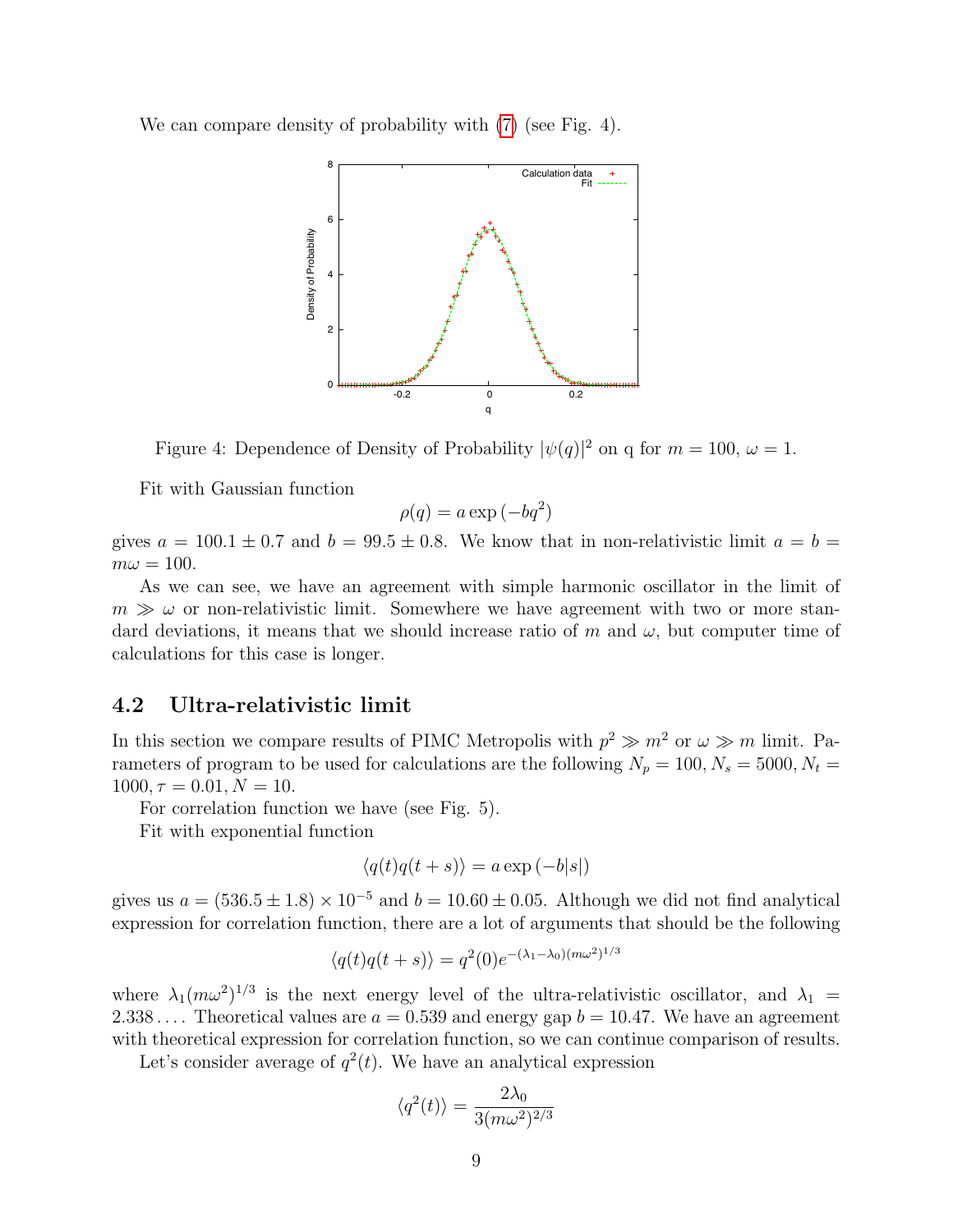

Figure 5: Dependence of Correlation function  $\langle q(t)q(t + s) \rangle$  on |s| for  $m = 0.1$ ,  $\omega = 100$ .

and Monte-Carlo calculations give us following result (see Fig. 6)



Figure 6: Dependence of  $\langle q^2(t) \rangle$  on  $\omega$  for  $m = 0.1$ .

Fit with function

$$
\langle q^2(t) \rangle = \frac{2a}{3(0.1x^2)^{2/3}}
$$

gives us  $a = 0.8088 \pm 0.0027$ , and theoretical prediction is  $a = \lambda_0 = 0.8086...$ 

Let us consider the calculations of energy for ultra-relativistic oscillator and compare them with analytical expressions [\(13\)](#page-3-0), [\(14\)](#page-3-1) (see Fig. 7).

Fit with functions

$$
\langle T(p) \rangle = \frac{2}{3} a (m\omega^2)^{1/3},
$$
  

$$
\langle V(q) \rangle = \frac{1}{3} b (m\omega^2)^{1/3},
$$
  

$$
\langle E(p,q) \rangle = c (m\omega^2)^{1/3}
$$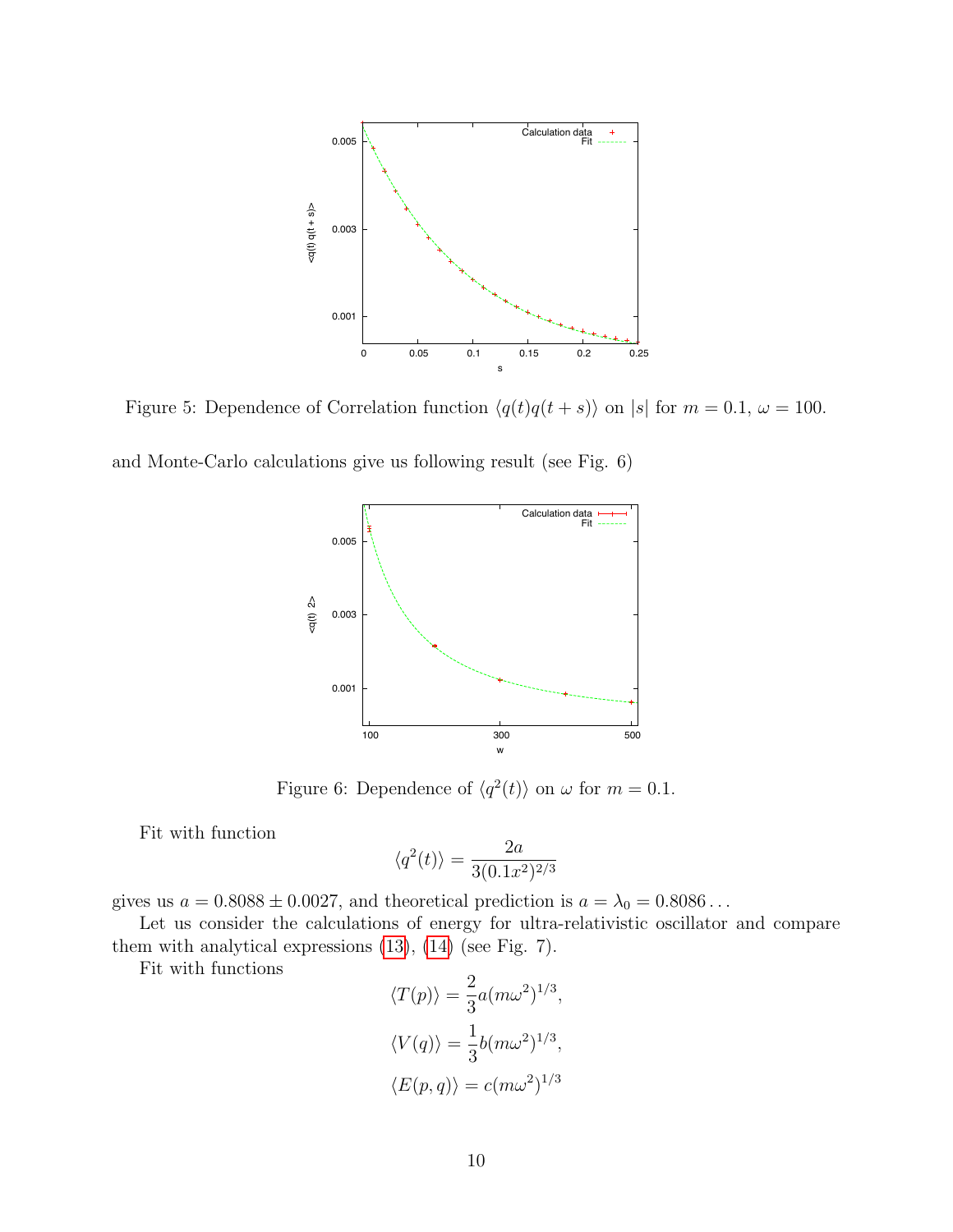

Figure 7: Dependence of Energy on  $\omega$  for  $m = 0.1$ .

gives the following values  $a = 0.801 \pm 0.004$ ,  $b = 0.812 \pm 0.004$  and  $c = 0.804 \pm 0.003$ . Theoretical values are  $a = b = c = \lambda_0 = 0.8086...$ 

At the end of this section we compare Monte-Carlo calculations of density of probability with theoretical prediction  $(12)$  (see Fig. 8).



Figure 8: Dependence of Density of Probability on q for  $m = 0.1$  and  $\omega = 100$ .

As a result, relativistic oscillator has a perfect agreement in ultra-relativistic limit with observables to be obtained from the following hamiltonian function

$$
H \approx |p| + \frac{1}{2}m\omega^2 q^2.
$$

## 5 Conclusion

The main goal of our work is to construct relativistic generalization of the PIMC method. This method we plan to use for investigation of the properties of the relativistic quantum medias with instantaneous interactions between the particles. Last fact gives us possibility